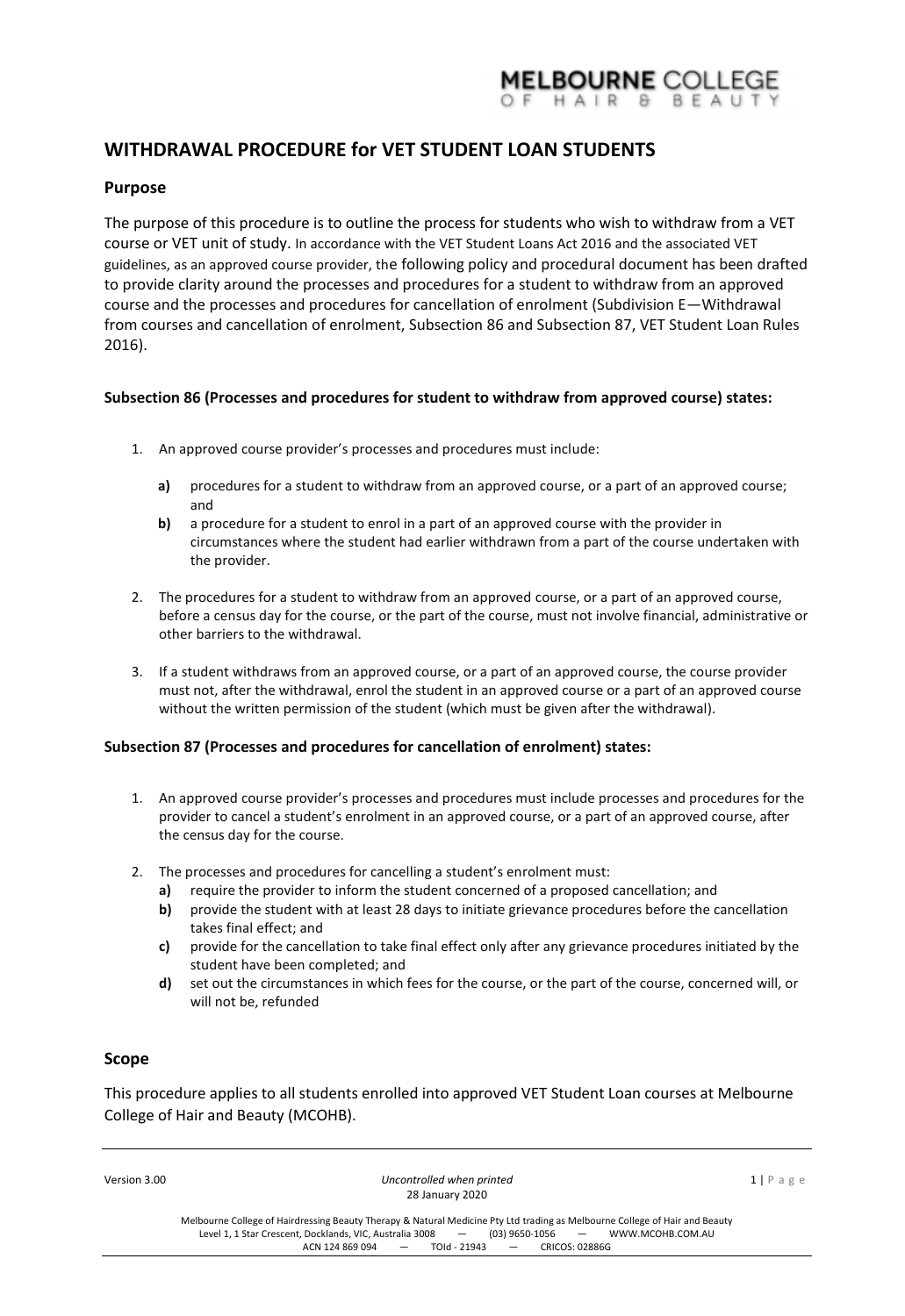# **1.0 Withdrawal Procedure**

- 1.1 Students seeking to withdraw from a VET course or VET unit of study without incurring a VET Student Loan debt, must complete the formal Withdrawal Application Form for every unit of study the student wants to withdraw from by the census date, including any units for future study periods.
	- Withdrawal must be made in writing and submitted to Student Services in time for it to be delivered and processed by the census date.
	- Students should keep a copy of the withdrawal documentation as confirmation that the correct procedure was completed.
	- Contact MCOHB to ensure you withdraw your enrolment by the census date and in accordance with the required procedures to avoid incurring the cost or debt of the unit.
- 1.2 Students that lodge their Withdrawal Application Form on or before the census date for that unit of study will be granted a withdrawal without penalty. 100% tuition fees paid for that unit will be refunded and no VET Student Loan debt is incurred.
- 1.3 Students that lodge their Withdrawal Application Form after the census date for that unit of study are still liable to pay the tuition fees of that unit of study and will incur a VET Student Loan debt, regardless of whether the student attended any classes or handed in any assessment items.
- 1.4 Students who withdrew from the unit of study after the census date because of serious illness or other special circumstances, can apply to MCOHB to have their FEE-HELP balance re-credited and VET Student Loan debt removed. Contact MCOHB directly for information on the application process. (See Special Circumstances below).
- 1.5 A student still has to pay the debt if they fail a unit of study, regardless of whether they attended any classes. They are also required to pay for that unit a second time if they choose to enrol in it again. If special circumstances apply (see below), the student may apply to MCOHB for their FEE-HELP balance to be re-credited, or their VET Student Loan to be debt removed.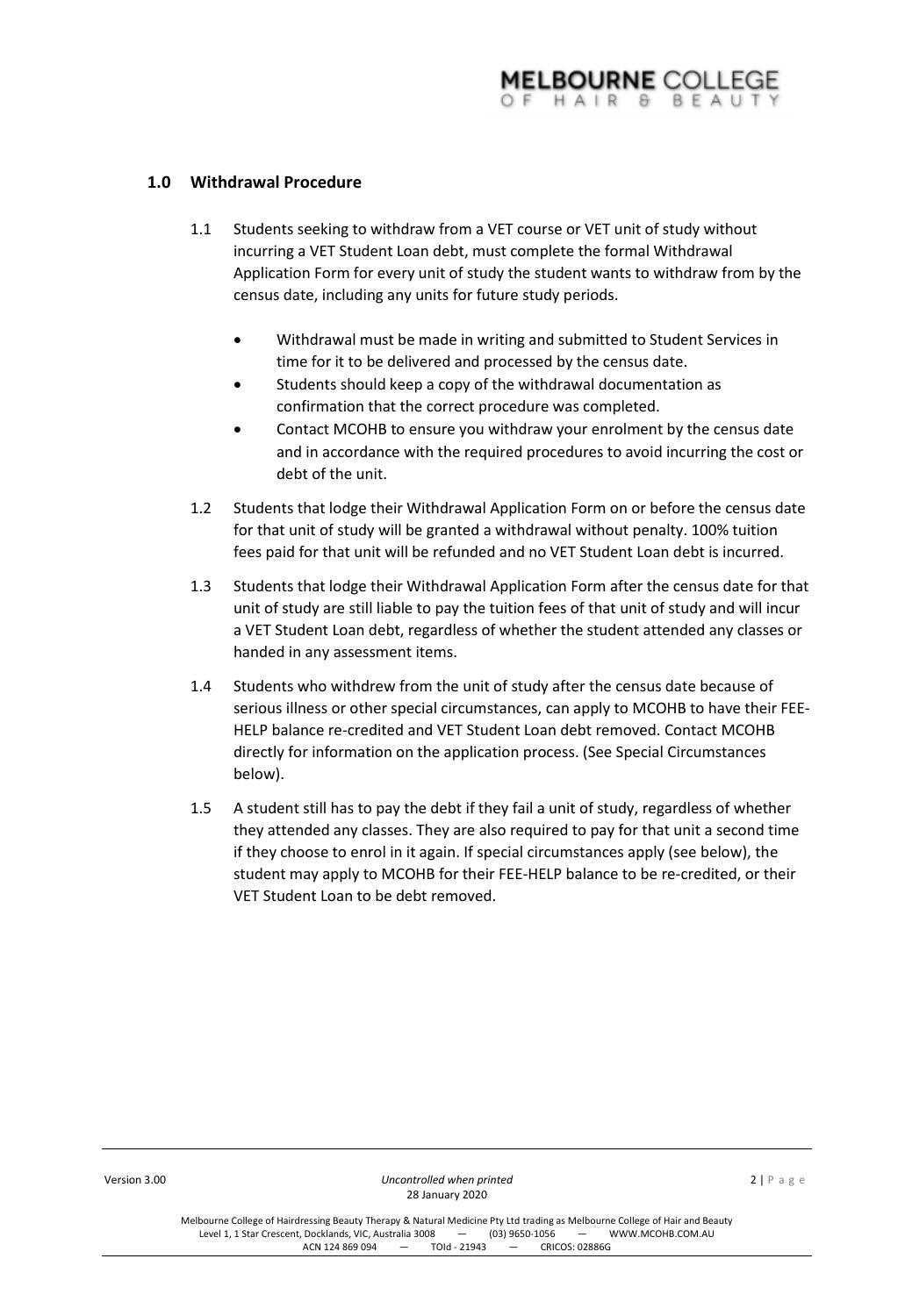# **2.0 Special Circumstances**

Students may need to withdraw from their studies after the census date or may be unable to complete their studies due to certain circumstances. In such circumstances, students may apply to have their VET Student Loan remitted. Where MCOHB finds that special circumstances apply, the student's loan balance will be re-credited with an equal amount to the amount of VET Student Loan that the student has received for their VET unit/s of study. If a student's VET Student Loan balance is re-credited, any assistance they acquired for the VET unit/s of study will also be remitted.

# **2.1 Special Circumstances: Criteria**

For MCOHB to be satisfied that special circumstances apply, you must be able to prove that the circumstances:

- 1. were beyond your control; and
- 2. did not make their full impact on you until on, or after, the census date for the course of part of the course; and
- 3. made it impracticable for you to complete the requirements for the course, or part of the course.

A student must provide original, independent documentation as part of any application due to special circumstances. The documentation must clearly indicate the following:

The level of impact of the special circumstances;

- What the special circumstances were;
- When they occurred;
- How long they lasted; and
- That the circumstances made their full impact on, or after, the census date.

Special circumstances do not include:

- A lack of knowledge or understanding of VET Student Loan requirements under the scheme.
- A normal change in arrangements, such as a change of work shifts or planned holiday.
- A person's incapacity to repay a VET Student Loan debt, as repayments are income contingent and the person can apply for a deferral of a compulsory repayment in certain circumstances.

#### **2.2 Special Circumstances: Re-credit/Remittance Application Process**

It is the right of MCOHB students to submit an application to remit VET Student Loan debt under the grounds of special circumstances. Each application must be accompanied by supporting documentation to substantiate all claims.

Applications for a remittance and/or re-credit should be made in writing, within 12 months of the withdrawal date, or if the student has not withdrawn, within 12 months of the end date of the VET unit of study.

Please send your complete application to the Student Administration Team

|              | The age center four complete application to the otagent rammou and nothing<br>at info@mcohb.edu.au. or via post to: |                          |
|--------------|---------------------------------------------------------------------------------------------------------------------|--------------------------|
| Version 3.00 | Uncontrolled when printed<br>28 January 2020                                                                        | $3   P \text{ a } g \in$ |

Melbourne College of Hairdressing Beauty Therapy & Natural Medicine Pty Ltd trading as Melbourne College of Hair and Beauty<br>Level 1. 1 Star Crescent. Docklands. VIC. Australia 3008 – (03) 9650-1056 – WWW.MCOHB.COM.AU Level 1, 1 Star Crescent, Docklands, VIC, Australia 3008 – (03) 9650-1056 – \<br>ACN 124 869 094 – TOId - 21943 – CRICOS: 02886G  $ACN$  124 869 094  $-$  TOId - 21943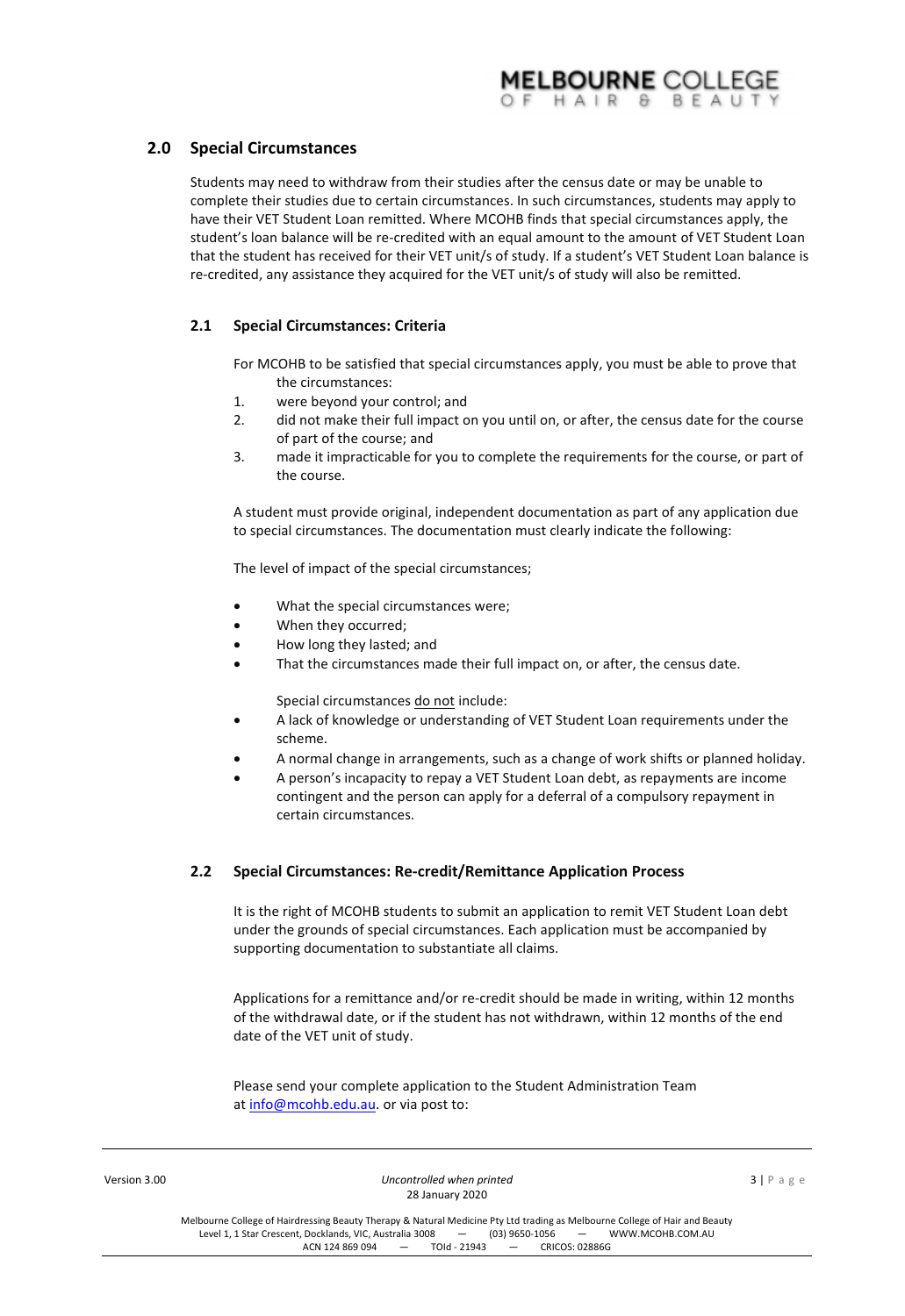

### Attention: Student Administration Team **MCOHB** Level 1, 1 Star Crescent, Docklands, VIC 3008

The Student Administration Team, in conjunction with the Principal, will assess applications for the remittance and/or re-credit of tuition fees due to special circumstances, according to the quality of the independent supporting evidence provided by the student to substantiate their claim. The student will be provided with a decision, in writing, within 28 days of the submission of the application for assessment.

## **2.3 Special Circumstances: Appealing a Decision**

If a student is not satisfied with the decision made by Student Administration Team in relation to re crediting their FEE-HELP balance they may request a review of the decision. The review shall be carried out by the Principal who is the senior manager to the original decision maker.

Any such request must be submitted to the Principal in writing and:

- must be lodged within 28 days of receiving notice of the original decision, unless the Principal allows a longer period;
- must specify the reasons for making the request and include any supporting documentation;

To initiate the process, please call the Student Administration Team.

The Student Administration Team shall acknowledge receipt of an application for a review of the refusal to re-credit a FEE-HELP balance in writing and inform the applicant that if the Student Administration Team will inform the student of their decision within 28 days of having received the application for review, the Student Administration Team is taken to have confirmed the original decision. This notice shall also advise the applicant of the next stage of escalation.

The Principal shall:

- 1. be provided with all relevant information from the person who made the original decision;
- 2. review the case within 3 weeks and advise the student of the decision in writing giving the reasons for the reviewer's decision.

The Principal may:

- 1. confirm the decision;
- 2. vary the decision; or
- 3. set the decision aside and substitute a new decision.

The Principal will give written notice of the decision setting out the reasons for the decision.

**Version 3.00 Uncontrolled when printed Uncontrolled when printed 4** | P a g e 28 January 2020

Melbourne College of Hairdressing Beauty Therapy & Natural Medicine Pty Ltd trading as Melbourne College of Hair and Beauty<br>Level 1. 1 Star Crescent. Docklands. VIC. Australia 3008 - (03) 9650-1056 - WWW.MCOHB.COM.AU Level 1, 1 Star Crescent, Docklands, VIC, Australia 3008 – (03) 9650-1056 – \<br>ACN 124 869 094 – TOId - 21943 – CRICOS: 02886G ACN 124 869 094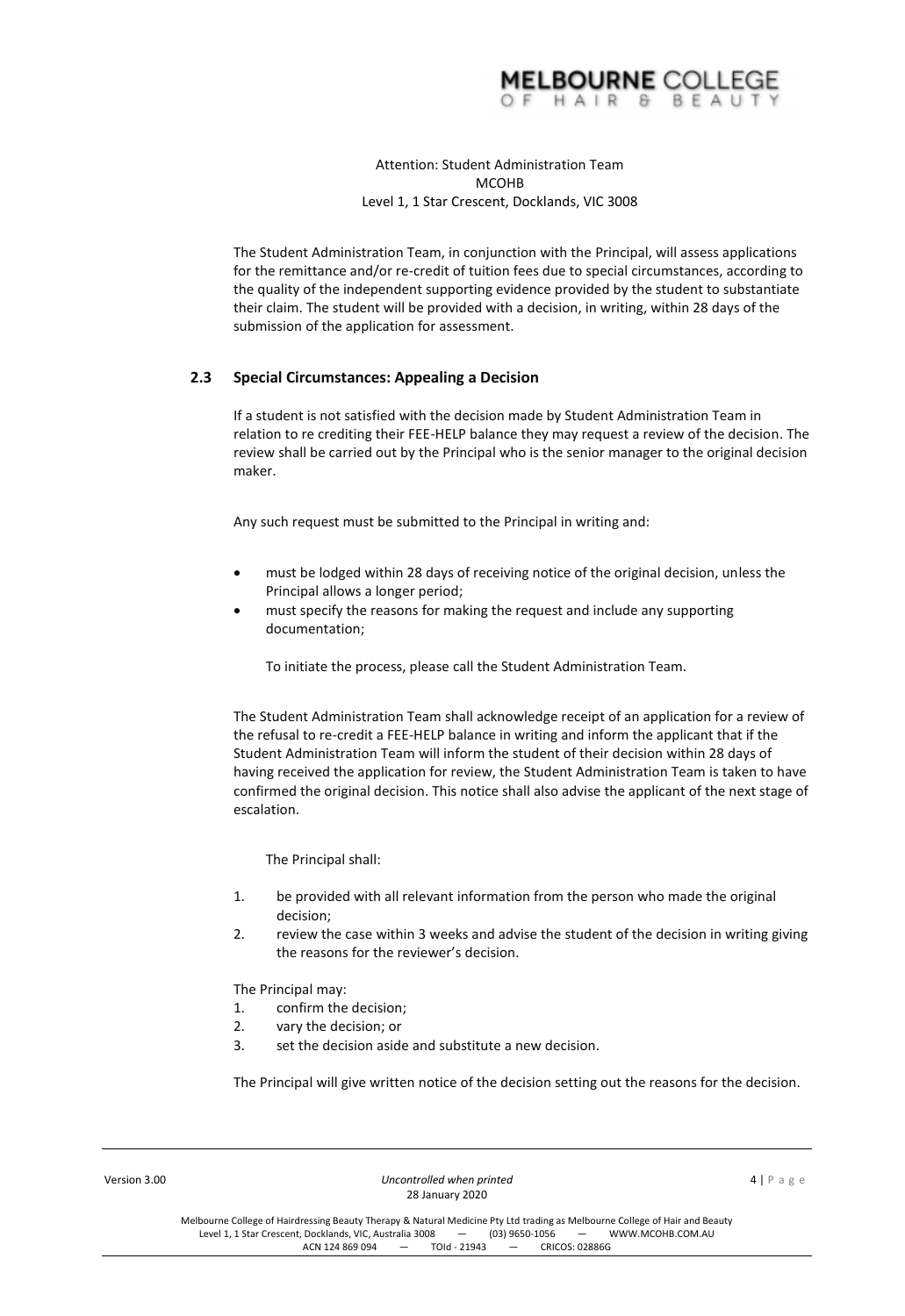

Where a student is unsatisfied with the reviewed decision, they may lodge an appeal with the Ombudsmen, VET Student Loans. Students are informed of the relevant we-site:

<https://www.ombudsman.gov.au/How-we-can-help/vslo>

## **3.0 Cancellation of Enrolment**

The administrative procedure when a student withdraws is as follows:

- 3.1 If a student:
	- Withdraws after enrolment and before attending induction, or
	- Does not meet expectations at induction to continue with the course and does not complete the induction process, then

There is no formal withdrawal process and no documentation to be signed. Notes must be entered into Student File to reflect this by the Student Administrator.

- 3.2 If a student has completed induction and withdraws before the first census date, they are required to complete the formal Withdrawal Application Form which is then approved by Student Administration.
- 3.2 If a student has completed induction and changes course before the first census date, they are required to complete the formal Withdrawal Application Form as well as a new Enrolment Form and VET Student Loan Application Form.

If Melbourne College of Hair and Beauty intends to cancel a student's enrolment in an approved course, or part of an approved course after the census day for the course, the procedure is as follows:

#### **Step 1**

Where it has been determined that an enrolment cancellation is to be processed, MCOHB will issue a proposed cancellation notice to the student concerned. This notification will be issued via email, however, if this notification is undeliverable, a formal letter will be mailed to the student's nominated postal address.

#### **Step 2**

Students will be given 28 days to initiate grievance procedures before the cancellation takes final effect and the cancellation will only take effect after any grievance procedures initiated by the student have been completed.

NOTE: If grievance procedures result in a student's enrolment being extended, the cancellation of enrolment process will cease.

| Version 3.00 | Uncontrolled when printed                                                                                                                                     | $5 P \text{ age}$ |
|--------------|---------------------------------------------------------------------------------------------------------------------------------------------------------------|-------------------|
|              | 28 January 2020                                                                                                                                               |                   |
|              | Melbourne College of Hairdressing Beauty Therapy & Natural Medicine Pty Ltd trading as Melbourne College of Hair and Beauty                                   |                   |
|              | Level 1, 1 Star Crescent, Docklands, VIC, Australia 3008 - (03) 9650-1056 - WWW.MCOHB.COM.AU<br>$ACN$ 124 869 094 $-$<br>$TOld - 21943 - -$<br>CRICOS: 02886G |                   |
|              |                                                                                                                                                               |                   |